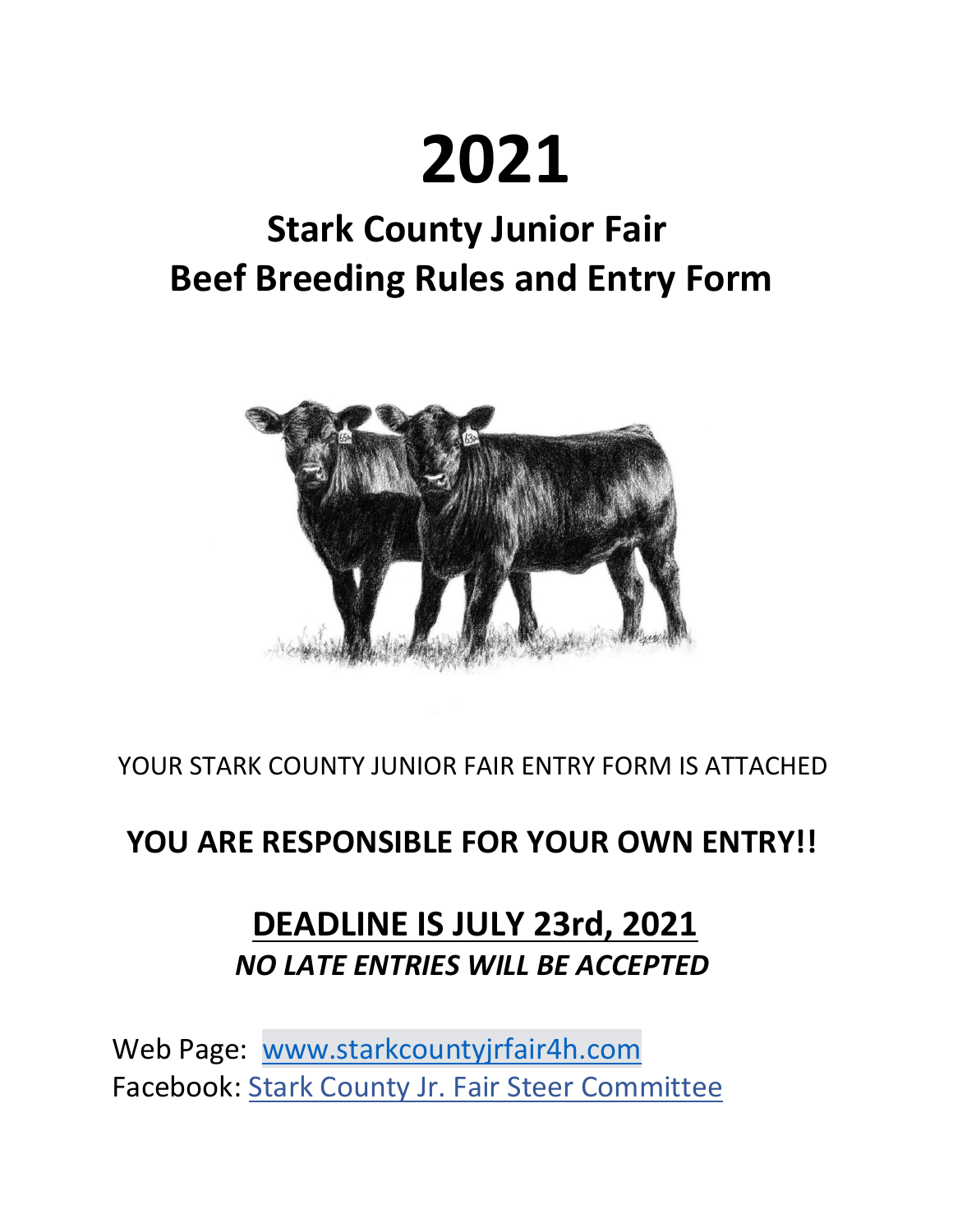#### **JUNIOR FAIR GENERAL RULES AND REGULATIONS**

The Stark County Junior Fair operates under the authority of and in conjunction with the Stark County Senior Fair Board. The Junior Fair Board is a department of the Stark County Fair with its own objectives. These objectives in many instances, require rules or guidelines that differ significantly from those of other Stark County Fair Departments.

Any boy or girl enrolled in a Stark County Youth organization is eligible to participate in the Stark County Junior Fair.  They must abide by the rules and age limitations of said youth organization (4H, FFA, Grange, Girl Scouts, Boy Scouts, etc.)

- 1. To participate in 4H activities, youth must comply with the State 4H membership policy. 4H eligibility begins at age 5 (and in kindergarten as of January 1) and ends December 31 of the year in which they attain the age of 19.
- 2.   Exhibitors in 4H classes must be enrolled in a 4H club in Stark County.  Exhibits must be from 4H projects approved by the State or Local Extension office.
- 3.   All members are encouraged to show in open class events.
- 4.   Health rules for the livestock exhibits are the same as those governing all open class exhibits.
- 5.   The board of directors of the Stark County Agricultural Society will, to the best of their ability, safeguard persons, livestock and articles on the grounds, but will not be responsible for injury, damage, disease, theft or loss of any kind.
- 6. Animals released due to illness or injury must have a signed release from the Vet, Junior Fair Coordinator and/or barn superintendent. Anyone who removes an animal without permission will be subject to 1yr suspension.
- 7.   Members must clean stalls or pens daily and keep the area neat and attractive.  The committee reserves the right to withhold payment if any exhibitor does not keep his/her area clean and/or feed and water livestock.
- 8.   Anyone assisting with showing another exhibitors animal must be enrolled as a current 4H or FFA or another youth organization member in Stark County.
- 9.   All animals must remain on exhibit at the fair until 6:00 p.m. on Monday, the last day of the fair, EXCEPT market animals.  Market animals are released at 4:00 p.m. No cleaning of pens until all animals are released from barn. Check species rules.
- 10.   All animals sold remain the property of the member and in the member's care until fair release time, 4:00 p.m., Monday, the last day of the fair.
- 11.   All Grand and Reserve Grand Champion market animals are terminal.
- 12.  Exhibitors are responsible for their own veterinary bill.
- 13.  Veterinarians assigned to the fair for check-in will decide all matters of health, presence of disease and stall release.
- 14.  Ribbons and suitable award will be provided by the Fair Board.  It is the privilege of the Fair Board to prorate cash premiums if the budget is exceeded.
- 15.   Eligible youth may be members of both 4H (clubs) and vocational agriculture (FFA) or of either group.  In all cases, separate and different projects (also different animals and/or products) must be carried in 4H and in vocational agriculture by a member belonging in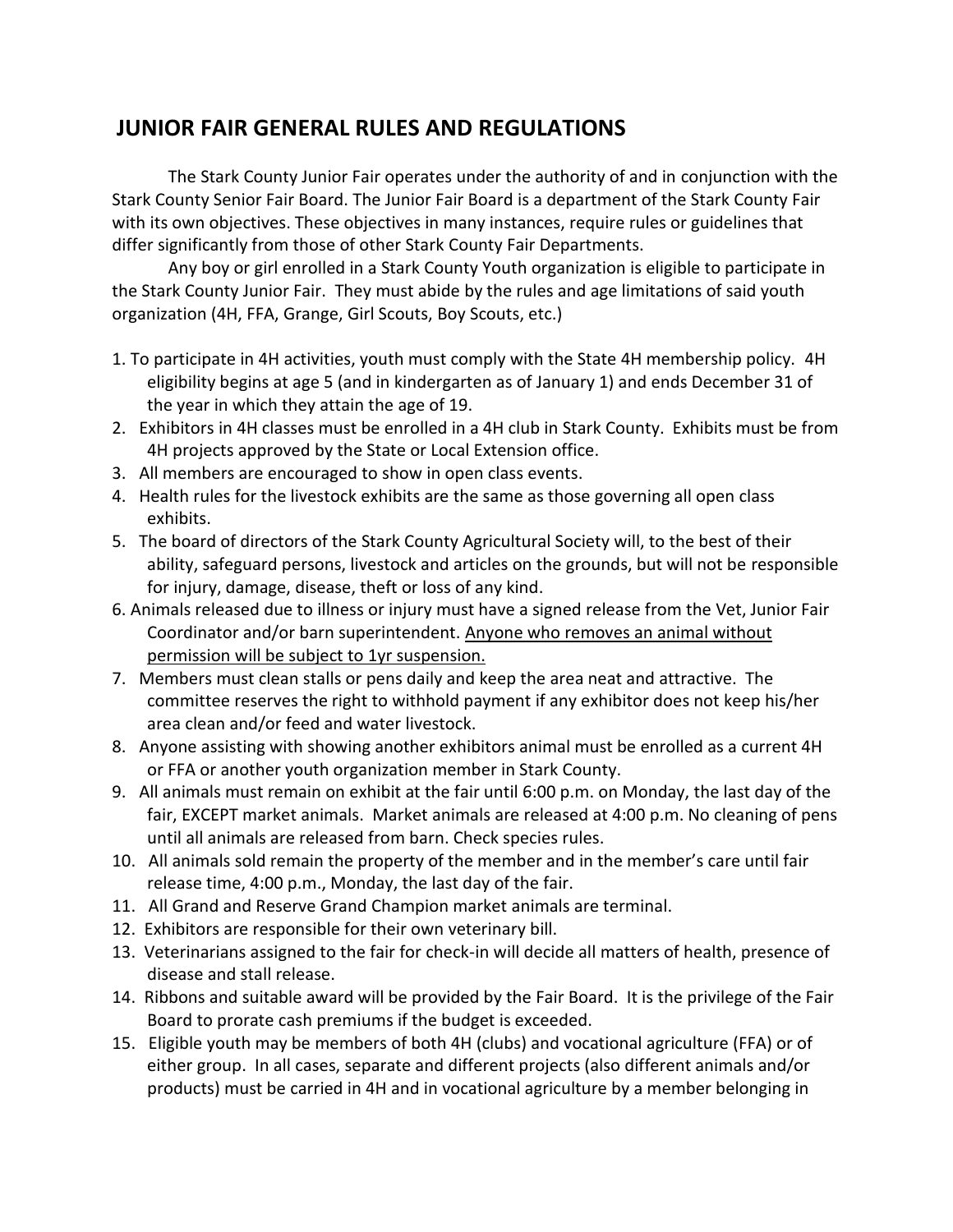both organizations.  Examples of different and separate projects are sheep breeding, market lambs; pullets, broiler.  The same or similar animals or products cannot be shown in both organizations even though they may be carried under different projects or programs, an animal or product may not be shown in more than one county in 4H or FFA classes.

- 16.   Stark County youth programs and the Junior Fair Board will not condone the use of alcohol or drugs by any of its members, volunteers or anyone else associated with the Junior fair.  The Junior Fair Coordinator, Junior Fair Board advisors, FFA advisors, Extension office and the Senior Fair Board will contact parents or legal authorities to handle individuals caught using or under the influence of drugs or alcohol.
- 17.   In the event that a project animal dies after the designated possession date, members will not be permitted to replace the animal for the purpose of exhibition or sale in any Junior Fair event.
- 18.   **All Entries are Due by midnight On JULY 23rd. NO EXCEPTIONS, No Postmarks**
- 19. For all market animals that will be shown, grooming must be done by Stark County Junior Fair exhibitor or the exhibitors immediate family (reference Ohio Administrative Code: Chapter 901-19(P))["Family" means the immediate family of an exhibitor, including but not limited to the exhibitor's parent, step-parent, foster parent, grandparent, stepgrandparent, foster grandparent, brother, sister, step-brother, step-sister, half-brother, half-sister, son, daughter, step-son, step-daughter or guardian].  A current Stark County junior fair exhibitor may also assist. This includes all projects entered in the Stark County Jr. Fair show during the Stark County Fair August 30th to September 6th 2021. Consequence of rule is no sale of animal.
- 20.   No one is to handle a junior fair member's animal(s) without the permission of the junior fair exhibitor unless there is an emergency.  Committee members may handle animals during the normal course of their duties (i.e., show, sale, weigh-in, pictures, loading, unloading).
- 21. Judges decisions are final in accordance with other published committee rules.
- 22. Any Medical/School excuses must be submitted in writing to Committee Chair and Junior Fair Coordinator.

**It is MANDATORY for ALL Junior Fair Exhibitors to attend a QUALITY ASSURANCE CLINIC (QA)TRAINING CLINIC by June 1 and complete a DRUG USE NOTIFICATION FORM (DUNF)for all market animals and lactating dairy animals prior to the fair.  Any Junior Fair Exhibitor who does not attend a QUALITY ASSURANCE CLINIC (QA) will not be able to show at the fair or bring a carcass.**

**Exhibitors must complete a DRUG USE NOTIFICATION FORM (DUNF) prior to show.  Those who do not comply WILL NOT be allowed to show.  Mandated by the Ohio Department of Agriculture Ohio Revised Code 901-19-06 and 901-19-07. All members will be responsible for the care of their market animals until 4:00 p.m. the last day of the Stark County Fair, or until the drug withdrawal period elapses, or if quarantined.**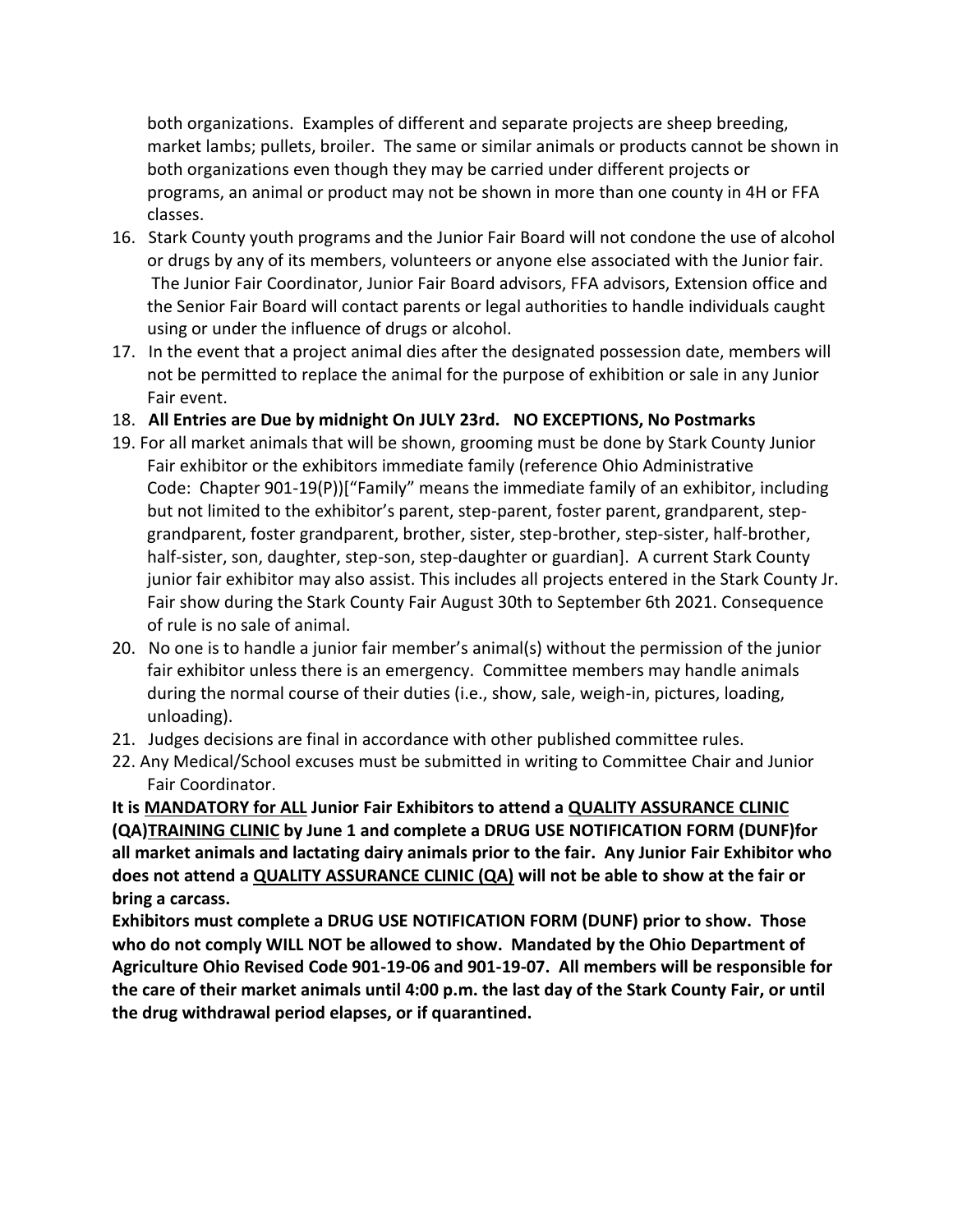#### **BEEF BREEDING RULES**

- 1. Exhibitors must be enrolled in a Beef Breeding and/or Beef Feeder Calf project.
- 2. The Junior Fair exhibitor must have an animal which is either a purebred beef animal or a crossbred (having a beef sire) animal.
- 3. Al Beef Breeding/Feeder Calf animals will be housed and displayed in the designated area at the County Fair.
- 4. Horns are permissible but are discouraged.
- 5. Beef breeding animals will show in classes by breed and age. Whether a championship is awarded or not, is entirely at the discretion of the judge. No project animal NOT earning an "A" grade, will be considered for a Champion award. First place class winners will compete for Grand Champion and Reserve Champion honors.
- 6. Advertising apparel is not permitted to be word in the judging ring.
- 7. Members must wear clean clothes and solid shoes or boots. **NO TENNIS SHOES!**
- 8. The Junior Fair Beef Committee reserves the right to remove any animal from the show if that animal is unruly and a threat to the safety of other animals or people.
- 9. The Junior fair Beef Committee will make the determination of any grievances and class disputes.
- 10. All beef feeder calves will be weighed in after-market beef Monday at the Fair.
- 11. All grooming chutes and awnings must be at least twelve feet from the Dairy Barn and the Goat/Sheep barn.
- 12. All grooming chutes must be removed from the fairgrounds by 10am, Sunday after the shows. All awnings must be removed by 10pm Thursday, after the shows.
- 13. All fans must be placed at the sides or at the heads of the animals. **Absolutely no "butt" fans will be permitted.**
- 14. **All stalls must be cleaned out before September 19, 2021. No stall cleaning during load out of animals on Monday, September 6th, 2021! If your stall is not cleaned out by September 19th, you will be unable to show at the 2022 fair!**

#### **PURCHASING / POSSESSION**

The Junior Fair animal must be in the member's care by June 1, 2021.

#### **BREED CLASSES**

**ANGUS CROSS HEREFORD MAINE SHORTHORN SIMMENTAL AOB**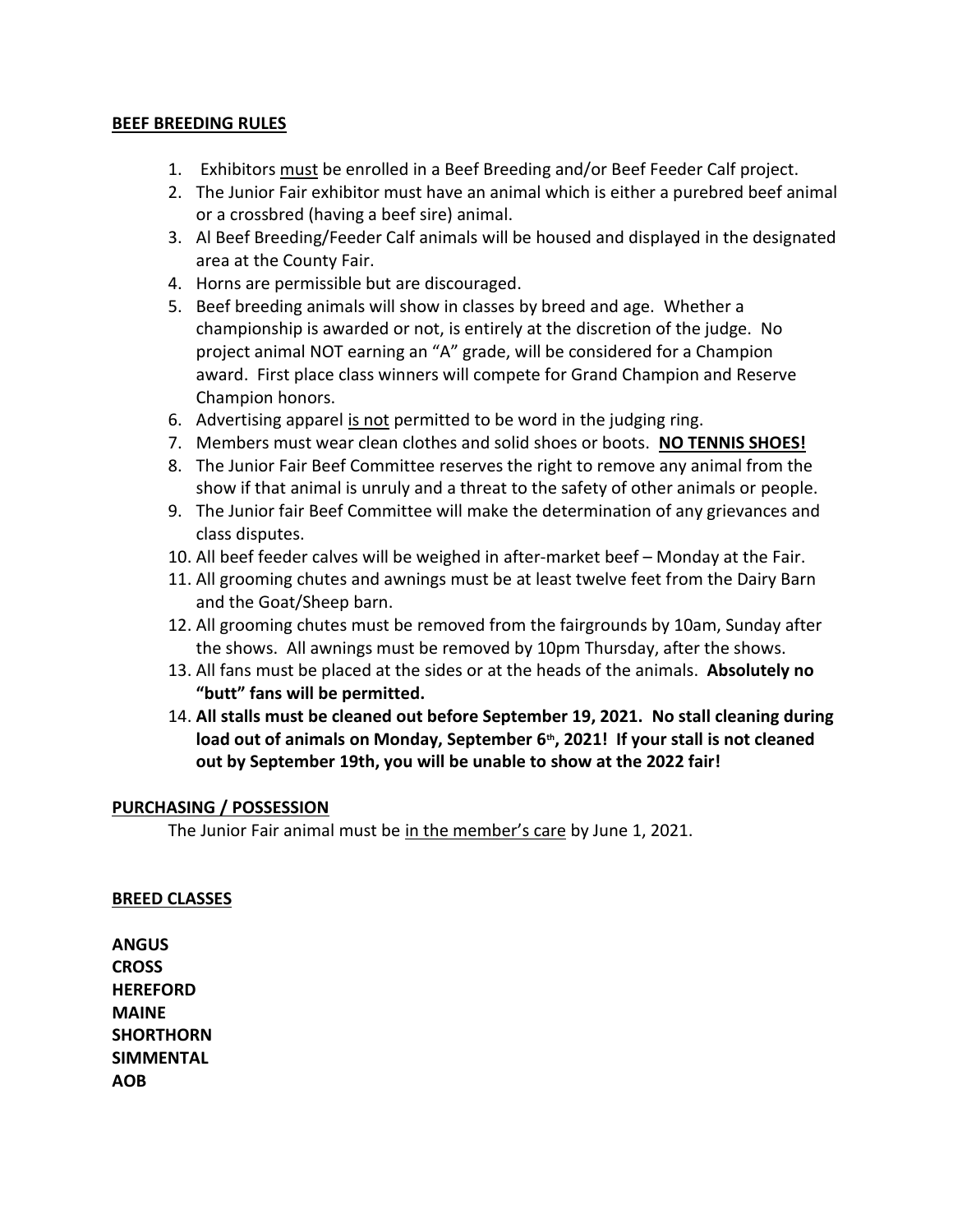#### **BEEF BREEDING AGE CLASSES**

Class 1 Females born between January 1, 2021 – May 1, 2021

Class 2 Females born between September 1, 2020 – December 31, 2020

Class 3 Females born between May 1, 2020 – August 31, 2020

Class 4 Females born between January 1, 2020 – April 30, 2020

Class 5 Females born between September 1, 2019– December 31, 2019. If animal has freshened, calf must be exhibited.

Class 6 Cow with natural born Calf - Calf born after January 1, 2021

Class 7 Junior Bull Calf – born after January 1, 2021

#### **BEEF FEEDER CALF RULES & RECOMMENDATIONS**

- 1. All feeder calves must be born on or between January 1, 2021 and June 1, 2021.
- 2. Feeder calves will be shown by weight.
- 3. Beef feeders must be steers.
- 4. Feeder Calf steers must be castrated by August 1st.

#### **BEEF BREEDING AND FEEDER CALF SHOWMANSHIP** (Age as of January 1, current year)

SENIOR SHOWMANSHIP – 16 years of age and over. INTERMEDIATE SHOWMANSHIP – Ages 13-15 JUNIOR SHOWMANSHIP – Ages 9-12 FIRST-YEAR BEEF BREEDING SHOWMANSHIP

- **Overall Showmanship Champion of Beef Breeding will compete in Beef Champion of Champions.**
- **Showmanship on Tuesday following the beef breeding and feeder calf show.**
- **SHOWMANSHIP CLASSES CAN BE CHANGED AT THE DISCRETION OF THE BEEF COMMITTEE.**

#### **BEEF BREEDING & BEEF FEEDER CALF AWARDS**

Grand Champion Beef Breeding Reserve Grand Champion Beef Breeding Grand Champion Beef Breeding Showmanship Reserve Grand Champion Beef Breeding Showmanship Grand Champion Beef Feeder Calf Reserve Grand Champion Beef Feeder Calf Grand Champion Beef Breeding Bull Reserve Grand Champion Beef Breeding Bull

**\*\*\*\*\*\*\*\*\*\*\*\*\*\*\*\*\*\*\*\*\*\*\*\*\*\*\*\*\*\*\*\*\*\*\*\*\*\*\*\*\*\*\*\*\*\*\*\*\*\*\*\*\*\*\*\*\*\*\*\*\*\*\*\*\*\*\*\*\*\*\*\*\*\*\*\*\***